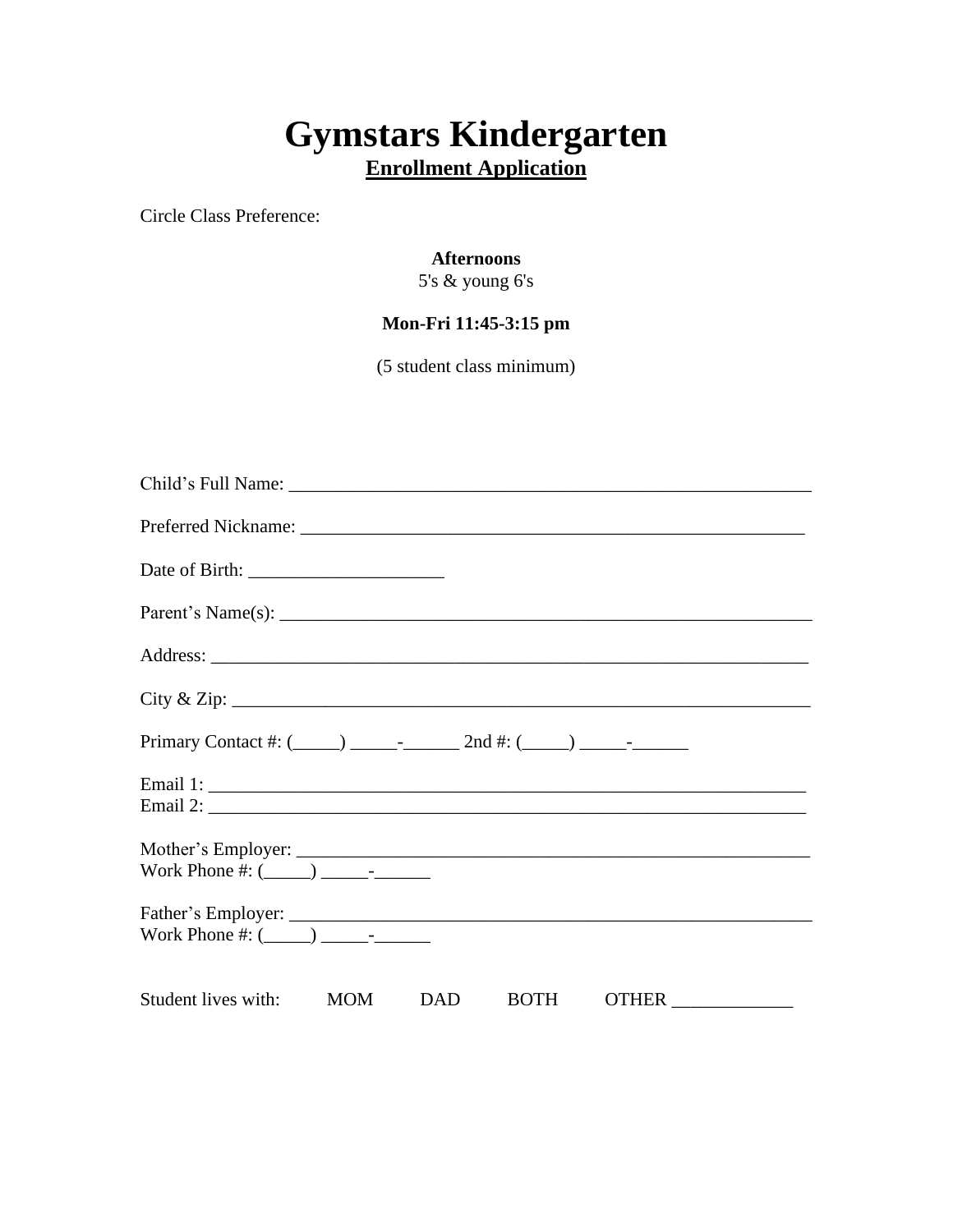| ***If Parent/Guardian cannot be reached, contact: |  |
|---------------------------------------------------|--|
|---------------------------------------------------|--|

|                                                                                                                                                                                                                                                                                                                                                                                                                                                  | ***My child may be released to the following persons<br>(in addition to parents and emergency contacts) ***: |
|--------------------------------------------------------------------------------------------------------------------------------------------------------------------------------------------------------------------------------------------------------------------------------------------------------------------------------------------------------------------------------------------------------------------------------------------------|--------------------------------------------------------------------------------------------------------------|
|                                                                                                                                                                                                                                                                                                                                                                                                                                                  |                                                                                                              |
| Name: $\frac{\text{Relative area: } \frac{1}{2} \cdot \text{P}(\frac{1}{2} \cdot \text{P}(\frac{1}{2} \cdot \text{P}(\frac{1}{2} \cdot \text{P}(\frac{1}{2} \cdot \text{P}(\frac{1}{2} \cdot \text{P}(\frac{1}{2} \cdot \text{P}(\frac{1}{2} \cdot \text{P}(\frac{1}{2} \cdot \text{P}(\frac{1}{2} \cdot \text{P}(\frac{1}{2} \cdot \text{P}(\frac{1}{2} \cdot \text{P}(\frac{1}{2} \cdot \text{P}(\frac{1}{2} \cdot \text{P}(\frac{1}{2} \cdot$ |                                                                                                              |
| Please list names and ages of siblings:                                                                                                                                                                                                                                                                                                                                                                                                          |                                                                                                              |
| What are YOUR expectations regarding your child's kindergarten experience?                                                                                                                                                                                                                                                                                                                                                                       |                                                                                                              |
|                                                                                                                                                                                                                                                                                                                                                                                                                                                  |                                                                                                              |
| Does your child have allergies or chronic health problems? If so, please list.                                                                                                                                                                                                                                                                                                                                                                   |                                                                                                              |
|                                                                                                                                                                                                                                                                                                                                                                                                                                                  |                                                                                                              |
| Does your child experience any unusual fears? If so, please list.                                                                                                                                                                                                                                                                                                                                                                                |                                                                                                              |
|                                                                                                                                                                                                                                                                                                                                                                                                                                                  |                                                                                                              |
|                                                                                                                                                                                                                                                                                                                                                                                                                                                  |                                                                                                              |
| about your child:                                                                                                                                                                                                                                                                                                                                                                                                                                | *Please feel free to share additional information that you feel is important for us to know                  |
|                                                                                                                                                                                                                                                                                                                                                                                                                                                  |                                                                                                              |
|                                                                                                                                                                                                                                                                                                                                                                                                                                                  |                                                                                                              |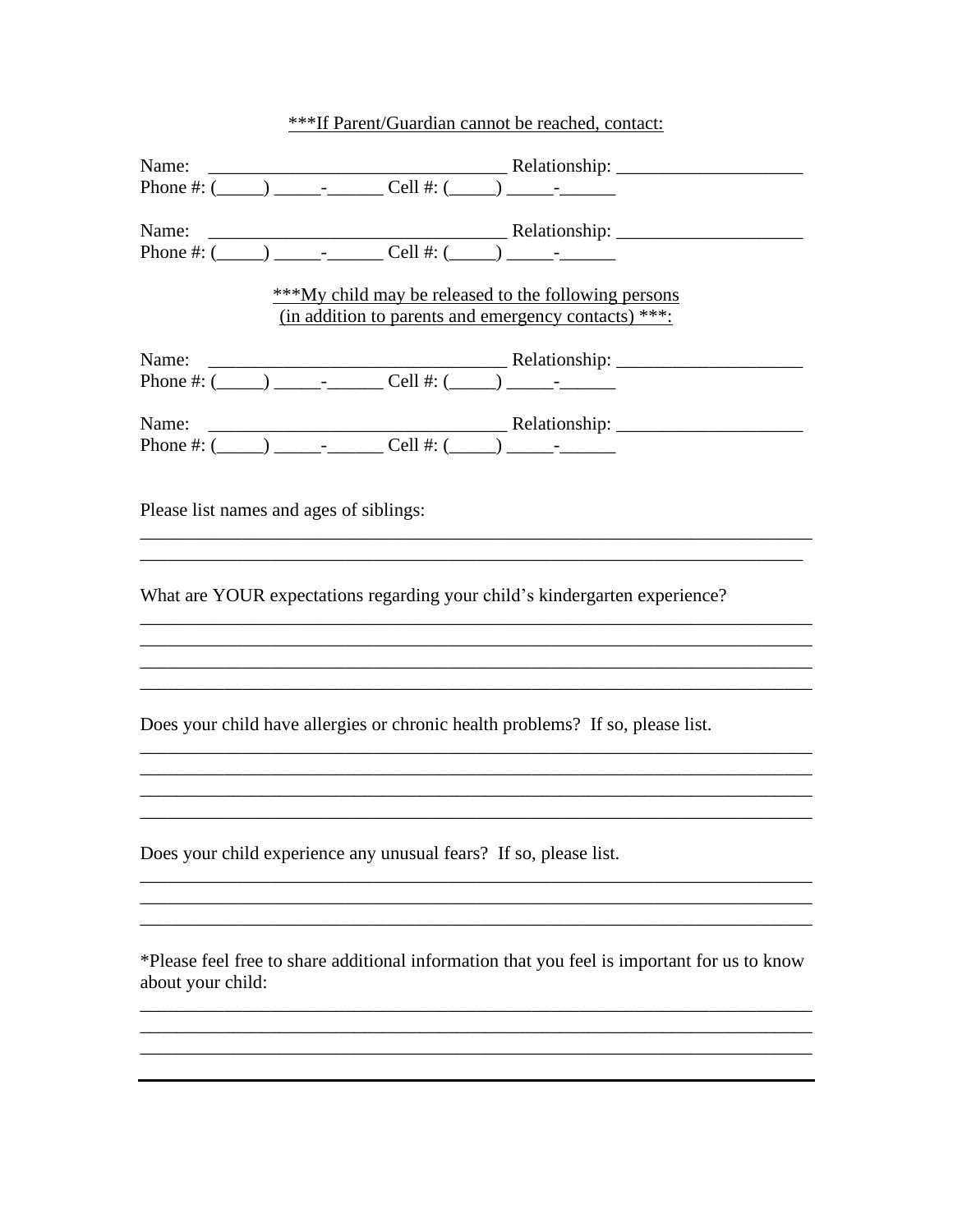**I have enrolled my child in a program of physical activity including but not limited to dance and exercise movements, basic tumbling skills and basic locomotor skills. I understand the inherent risks including injury may result in my child's participation in this activity. I assume the risk and I hereby affirm that my child is in good physical condition and does not suffer from any disability that would prevent or limit him/her from participation in this exercise program. I hereby agree that I, for myself, my children, adopted or otherwise, my heirs or executors, waive and release any and all rights and claims for damage that I may have at any time against GYMSTARS, Children's Fitness Programs LLC or their agents and representatives for any injury or damage in connection with my child's entry in activities sponsored by GYMSTARS, Children's Fitness Programs LLC. I hereby affirm that I have read and fully understand the above.**

| <b>Parent Signature</b> |  |
|-------------------------|--|
|                         |  |

# **GYMSTARS EMERGENCY CONSENT FORM**

If your child needs emergency medical care and you aren't available to give formal consent to medical authorities, care may be unnecessarily delayed. To protect your child, please complete the following information. In the event of a medical emergency, this form will accompany your child to the hospital/clinic so that medical treatment can be rendered.

I hereby authorize GYMSTARS, LLC staff to give consent for all medical and/or surgical treatment that may be required for my child during my absence.

|  | Child's Name   Date of Birth   Chronic Illness   Allergies   Last DPT   Medications |  |  |
|--|-------------------------------------------------------------------------------------|--|--|
|  |                                                                                     |  |  |

| Member #: ____________________________Group #: _________________________________ |  |
|----------------------------------------------------------------------------------|--|
|                                                                                  |  |
|                                                                                  |  |
|                                                                                  |  |
|                                                                                  |  |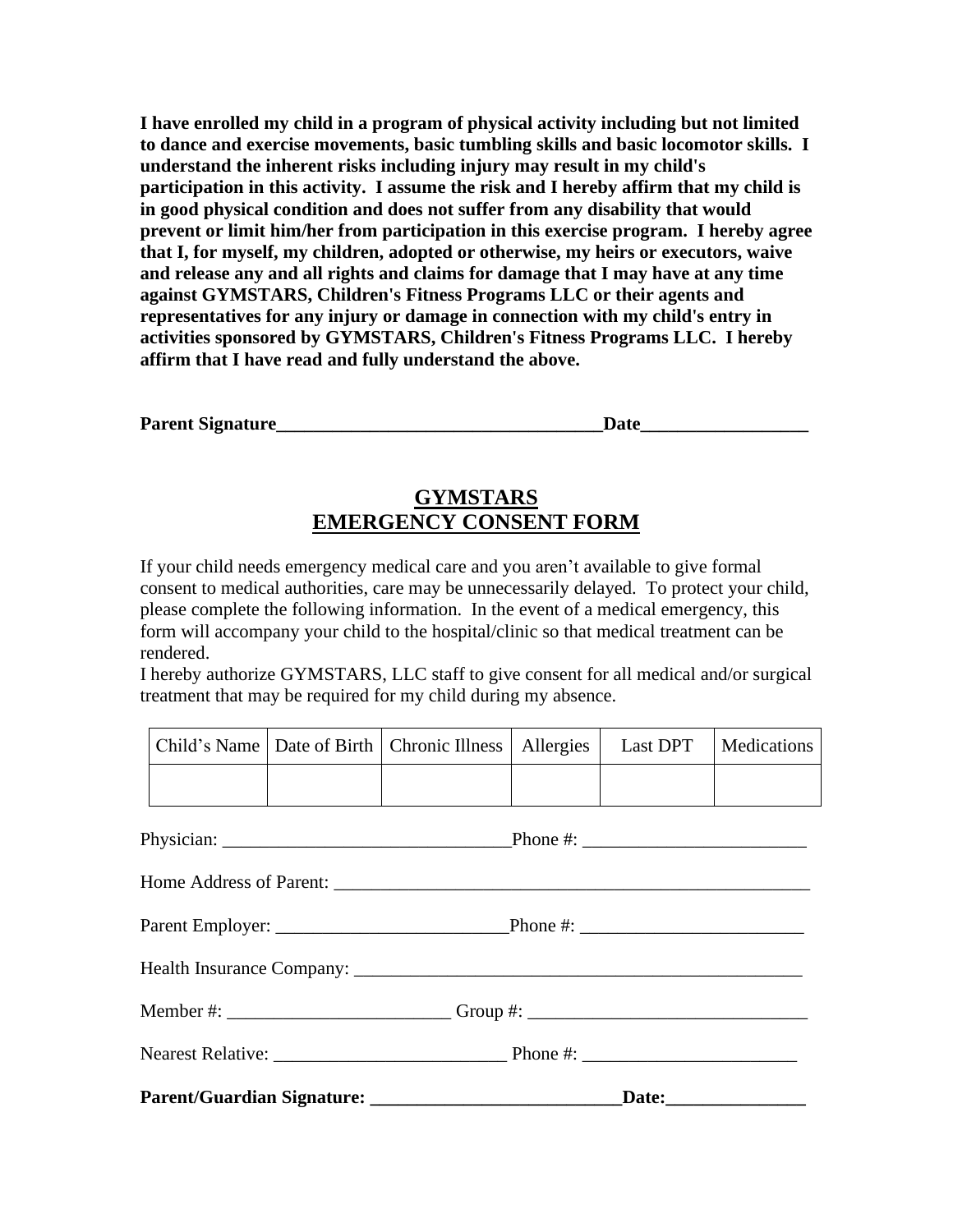# **GYMSTARS KINDERGARTEN FINANCIAL AGREEMENT FORM**

Student:

#### **FEES:**

Registration fees are required to hold a child's place and are **NON-REFUNDABLE**.

- □ \$100.00 registration fee for all students each school year
- $\Box$  75.00 supply fee due with first installment.

## **TUITION:**

#### **Tuition rate is per child based on a yearly amount with 2 payment options.**

- $\Box$  1 payment of \$3,690 per year
- $\Box$  9 payments of \$410.00/month (Sept-May)

#### **TERMS FOR TUITION PAYMENTS:**

- 1. **Payment Schedule**: \_\_\_\_\_ initial
	- a. Payments are due on the **1 st** day of each month
	- b. Payments start. September 1 run through May 1 for 9 month plan.
	- c. Any dishonored check by a bank or other financial institution for any reason including non-sufficient funds or a closed account will result in a returned check fee of \$30.00

## 2. **Delinquent Tuition**: \_\_\_\_\_ initial

- a. Tuition payment received after the  $5<sup>th</sup>$  will incur a \$25.00 late fee
- b. Delinquent tuition for more than 30 days will result in dis-enrollment
- c. This is a 9 month contract and enrolling party is legally bound to remit full yearly tuition either in lump payment or payment plan. Early termination does not release party from financial responsibility unless management approves.
- d. 30 day PAID written notice is required for early dis-enrollment.
- e. Unpaid accounts will be turned over to a  $3<sup>rd</sup>$  party collections after 60 days
- 3. **Late Pick Up Charges**: \_\_\_\_\_ initial
	- a. Students picked up late will be charged \$3.00 for every 5 minutes
	- b. Payment is due when child is picked up. Failure to remit will result in monies owed being added to account balance.

## 4. **Covid 19 Action Plan**: \_\_\_\_ initial

- a. We will be following CDC guidelines with additional cleaning and distancing as much as possible.
- b. Temporarily converting to online learning may occur if a teacher or student tests positive for Covid 19.
- c. We will notify you if we are aware of you child becoming exposed in class.

I/WE UNDERSTAND AND AGREE TO FOLLOW THE OUTLINED PROCEDURES FOR PAYMENT. I/WE UNDERSTAND THAT REGISTRATION FEES ARE NON-REFUNDABLE.

| Parent/Guardian                                | Date                        |  |
|------------------------------------------------|-----------------------------|--|
| Payments accepted: Cash, Check, and Visa/Debit | Checks payable to: Gymstars |  |